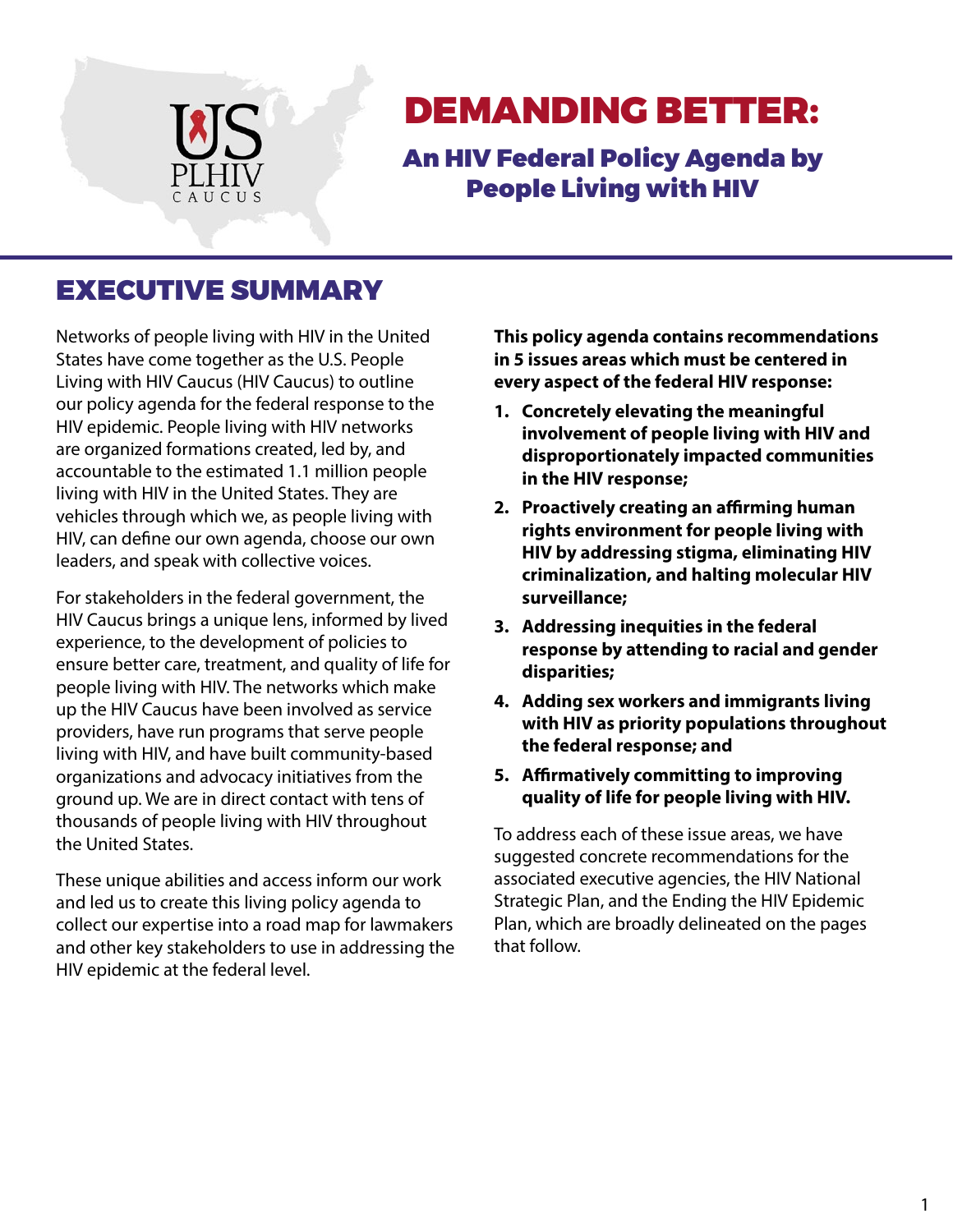**Concretely elevating the meaningful involvement of people living with HIV and disproportionately impacted communities in the HIV response**

Staff federal bodies addressing the epidemic, such as the Office of National AIDS Policy, with people living with HIV from the communities most impacted by the epidemic and recharter the HIV advisory boards of the federal agencies to include a minimum of two seats for representatives of the HIV Caucus.

Develop a process to solicit input from, engage and consult with the HIV Caucus, and include meaningful involvement of people living with HIV indicators in the final version of the HIV National Strategic Plan and in updates to the Ending the HIV Epidemic Plan.

#### **Proactively creating an affirming human rights environment for people living with HIV**

Identify stigma-reduction activities that partners in the HIV response can engage in, require Ending the Epidemics jurisdictions to create plans that incorporate these activities, and resource people living with HIV networks to develop and implement stigma-reduction initiatives.

Utilize data collection tools and interventions that examine structural change.

Promote advocacy efforts to remove punitive laws and policies, like HIV criminalization, by acknowledging the federal government's role in creating them and making clear commitments in federal plans to end HIV criminalization.

Declare a moratorium on molecular HIV surveillance and partner with people living with HIV networks to develop standards for obtaining informed consent; privacy protections; and security, sharing, and storage protocols.

Implement community generated standards in all aspects of the federal HIV response and ensure funding is in place for training and compliance.

#### **Addressing inequities in the federal response: attend to racial and gender disparities**

Explicitly include racial and gender disparities as elements of the HIV epidemic to be addressed in all funding opportunities and create grant opportunities for and led by these populations.

Require Ending the Epidemic jurisdictions to target resources to Black, Indigenous, and other people of color, especially those who are also gay and bisexual men, people of trans experience, people who use drugs, sex workers, and immigrants.

Require jurisdictions and grantees to provide care services to dependents while people living with HIV receive services and to screen for intimate partner violence.

**Adding sex workers and immigrants living with HIV as priority populations throughout the federal response**

Push to prohibit the practice of using condom possession as evidence of sex work and eliminate federal policies conflating sex work and human trafficking.

Prioritize and require commitments to the decriminalization of sex work, including restrictions of individuals with sex work-related or drug-related convictions from accessing federal programs and services.

Ensure health care is accessible regardless of immigration status.

Add sex workers and immigrants as priority populations in the federal HIV response and fund programs led by and serving them accordingly.

Fund language services, particularly those that are in-person, and require certain grantees to staff certified medical interpreters or train staff on interpretation utilization.

### **Affirmatively commit to improve quality of life for people living with HIV**

Create a minimum standard of care and quality of life for people living with HIV, promulgate regulations requiring those providing health care to people living with HIV to conform to those standards, and monitor and report how these standards are being upheld.